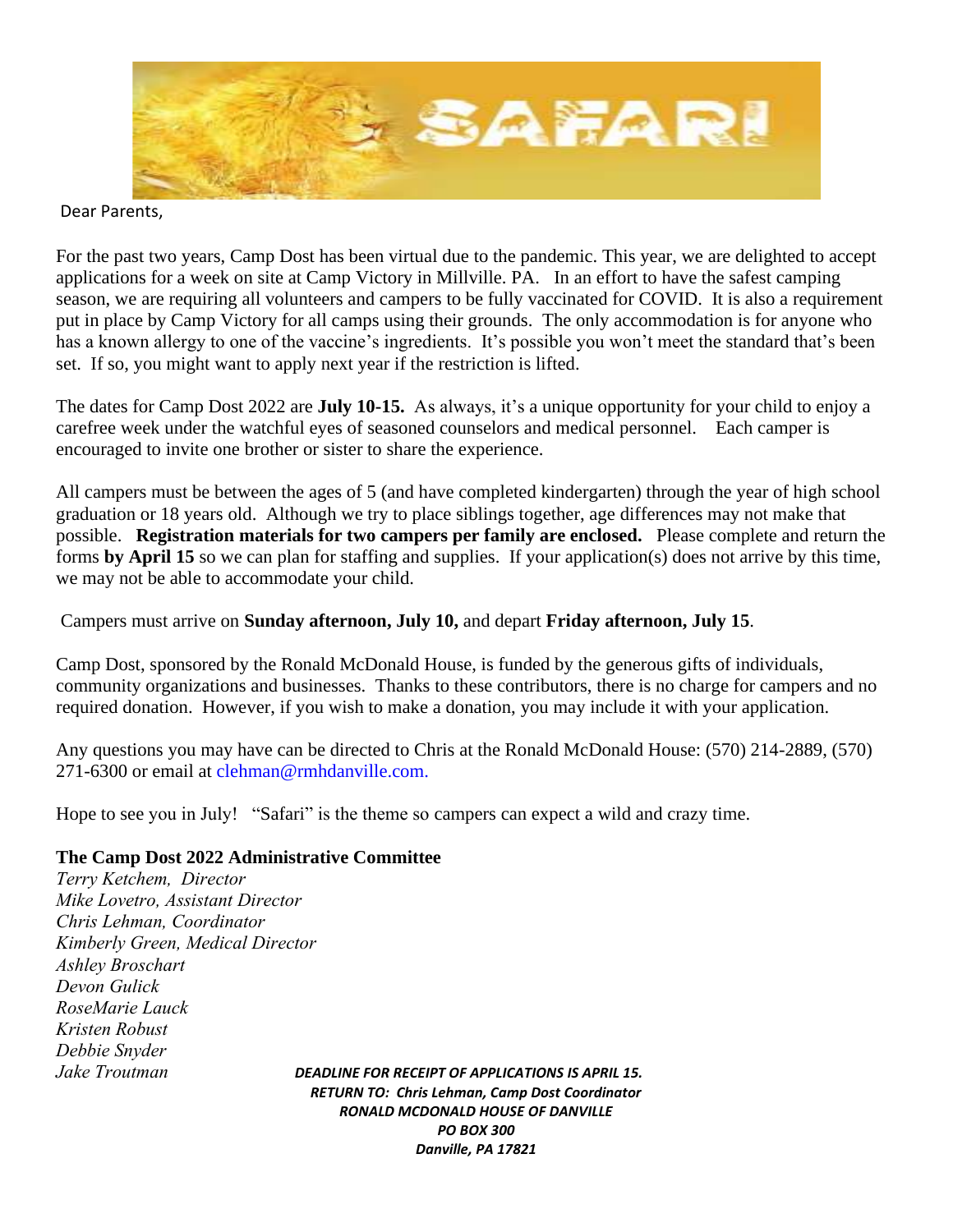## **REGISTRATION FORM FULL WEEK CAMP DOST 2022**

| Child's Name/Nickname                                                              |                                                                                                                                                                                                                                       |
|------------------------------------------------------------------------------------|---------------------------------------------------------------------------------------------------------------------------------------------------------------------------------------------------------------------------------------|
|                                                                                    |                                                                                                                                                                                                                                       |
| Address (Street) (City)                                                            |                                                                                                                                                                                                                                       |
|                                                                                    | (State/Zip)<br>County: Township (Luzerne & Columbia County only)                                                                                                                                                                      |
|                                                                                    |                                                                                                                                                                                                                                       |
| Grade completing in school this year<br><u>Figure 2016</u>                         |                                                                                                                                                                                                                                       |
| Number of years camper has attended Camp Dost excluding this year                  |                                                                                                                                                                                                                                       |
| Diagnosis: Diagnosis:                                                              | <b>Patient Only Information</b>                                                                                                                                                                                                       |
| Date (month/year) of diagnosis:                                                    |                                                                                                                                                                                                                                       |
| Is child still on chemotherapy/radiation therapy? Yes                              | $\overline{N_{0}}$                                                                                                                                                                                                                    |
| If not, date therapy was completed: (chemotherapy) (radiation) (radiation)         |                                                                                                                                                                                                                                       |
|                                                                                    |                                                                                                                                                                                                                                       |
|                                                                                    |                                                                                                                                                                                                                                       |
|                                                                                    |                                                                                                                                                                                                                                       |
|                                                                                    | Parent/Guardian Signature: Date: Date:                                                                                                                                                                                                |
| information in writing. This information will be held in the strictest confidence. | Our first priority at camp is for the safety of your children. That is why we feel it is important for us to be made<br>aware of any custody or domestic issues that you feel we need to know about. Please communicate any pertinent |
| Please indicate T-shirt size:                                                      |                                                                                                                                                                                                                                       |
| Youth Small                                                                        | Adult Small<br>X-Large                                                                                                                                                                                                                |
| Medium                                                                             | Medium<br>XX-Large                                                                                                                                                                                                                    |

Large Large Large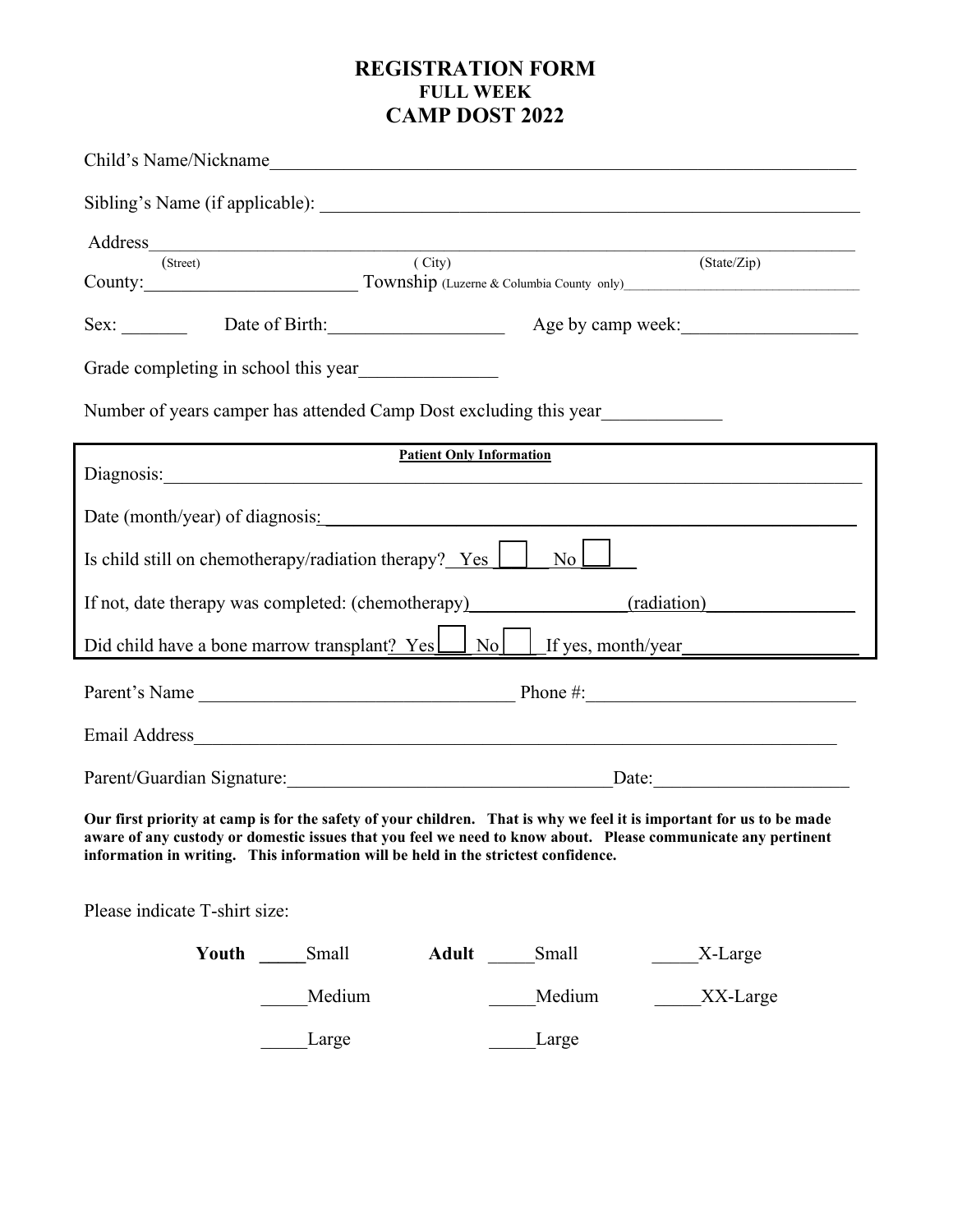# CAMP DOST

#### Hello Parents,

As the Medical Staff, we wish to welcome your child to Camp Dost. We know the decision to part, however temporary, can be difficult. The camp experience, however, has always proved to be a rich and rewarding one that leads to fond memories and unexpected life lessons. In the nurturing environment of Camp Dost, campers realize a newfound independence through personal growth. They learn to compromise, develop a sense of teamwork, and become a self-advocate. We see children refine their social skills as they face challenges, overcome fears, and build their self -esteem through the development of friendships. Most importantly, they come to understand that they are not alone in their battle with cancer. Camp Dost provides a system of peer support like no other. We make every effort to adapt to the specific needs of each camper. In addition to our trained medical staff, a number of our counselors are cancer survivors or have siblings who have been afflicted. They know the journey first hand.

We want you to fully understand that the Camp Dost Medical Staff is dedicated to meeting your child's medical needs. Our first priority is caring for our campers who are on active treatment for cancer. For this reason, siblings and patients who are off treatment can be subject to review by our Medical Team. If a determination is made that an applicant requires intense medical or behavioral monitoring, it is incumbent upon us to pass over such applicants.

Medical personnel include a Pediatric Oncology Physician or Certified Registered Nurse Practitioner and a Pediatric Oncology Nurse. Additionally, within camp staff there are pediatricians, pediatric resident physicians, pediatric psychologists, behavioral specialists, certified child life specialists, social workers, and nurses. The Medical staff will be screening all campers upon arrival at camp and will be present all week long to support each camper's needs.

The "Med Shed" is centrally located on the campgrounds to dispense all medications, attend to required treatments and meet any emergencies day or night. The facility has appropriately equipped exam rooms for short-term medical observation so no child is sent home for temporary discomfort. To safeguard the health of other campers, however, any camper diagnosed with a questionable or proven infectious process must be sent home to pursue medical treatment.

The "Med Shed" will maintain a supply of common over-the-counter medications and medical supplies needed for a wide range of minor injuries or aliments. Our intention is to treat all minor medical incidents (eg sprains, swimmers' ear, bug bites, contact dermatitis) and assess more serious conditions for referral to Geisinger if necessary. The special needs of campers on chemotherapy are always at the forefront. All medications brought to camp will be reviewed by our medical staff to continue with treatments that were being done at home. We are not able to obtain bloodwork or give intravenous medications while at camp.

If a serious medical condition arises, we will contact you as soon as that determination is made. "Med Shed" staff will provide all emergency medical care until safe transport to the Geisinger Medical Center arrives. Depending upon the severity of the condition, transport may be done by a physician in a personal car, local EMS vehicles or Life Flight. In certain circumstances, you may be given the option of taking your child to a medical facility of your choosing.

Over.....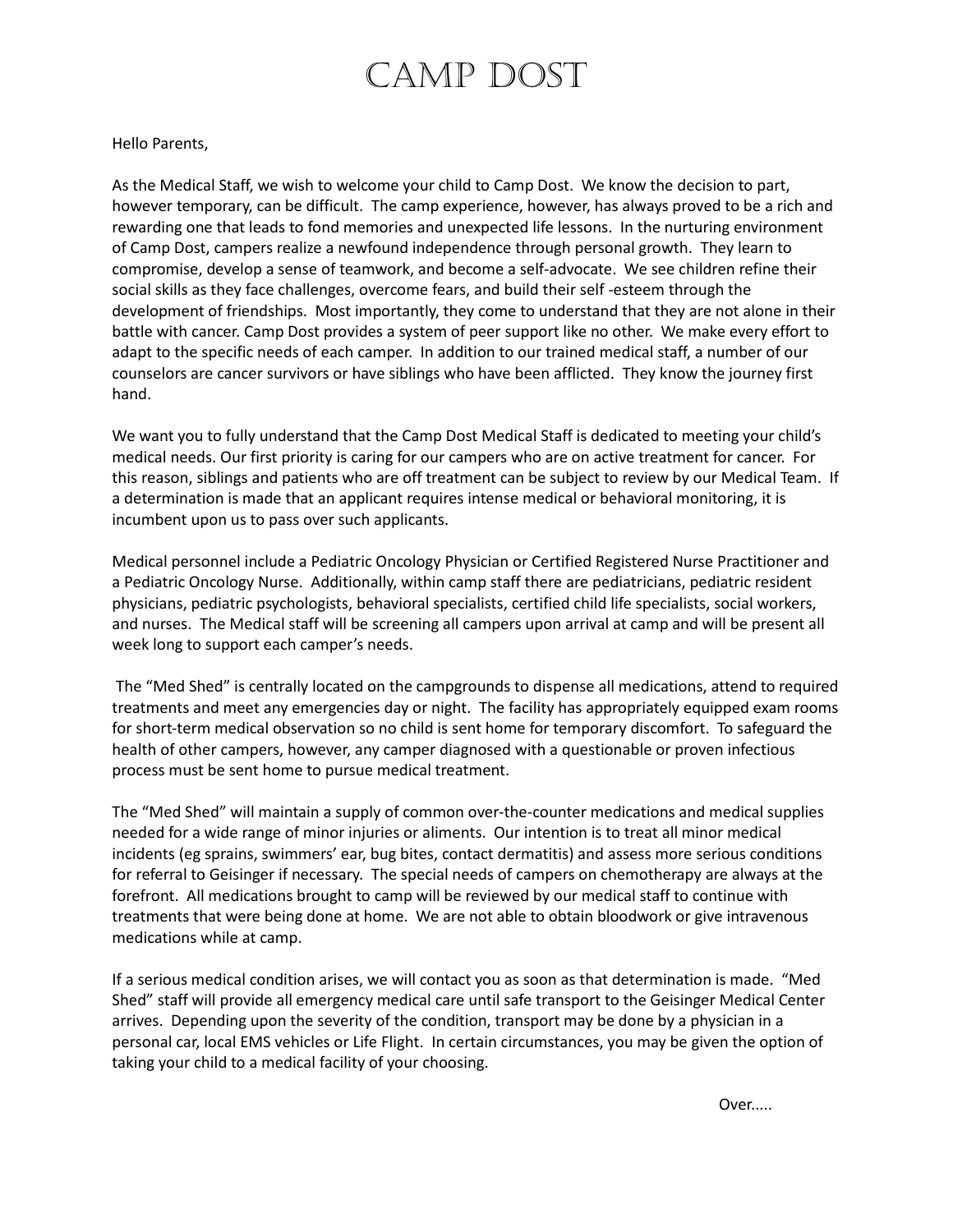# CAMP DOST

If your child(ren) develops an illness prior to camp, please visit your health care provider to determine the possible involvement of any infections such as MRSA (methicillin-resistant staph aureus), VRE (vancomycin-resistant enterococcus), active shingles, or chicken pox. A positive diagnosis within 30 days of the week of camp will preclude attendance. Any close contact with family members or others who have recent or present infections requires that you consult with the Geisinger Pediatric Hem/Onc Medical Team (570-271-6898) before arriving at camp.

As this is the first year of Camp Dost since the start of the Covid-19 pandemic, we have taken extra precautions. All Staff of Camp Dost and Camp Victory will be fully vaccinated. All campers will also need to be fully vaccinated to attend, with the only medical exemption from this ruling being an allergy to an ingredient of the vaccine. We are taking these precautions for the health and safety of everyone so that we can continue to have camp in the future. We are hoping for a great restart of camp this year.

Sincerely,

Jagadeesh Ramdas, MD Michal Miller, MD Girmay Haile Tekle-Yohannes, MD Barb Molesevich, RN, CPON Kimberly Green, RN, CPN, Camp Dost Medical Director

**Please take the time to** *carefully* **complete the enclosed Medical History form. Immunization records MUST accompany the form in order to attend camp. Also, enclose a copy of the insurance card of each camper. Only complete application packages will be accepted.**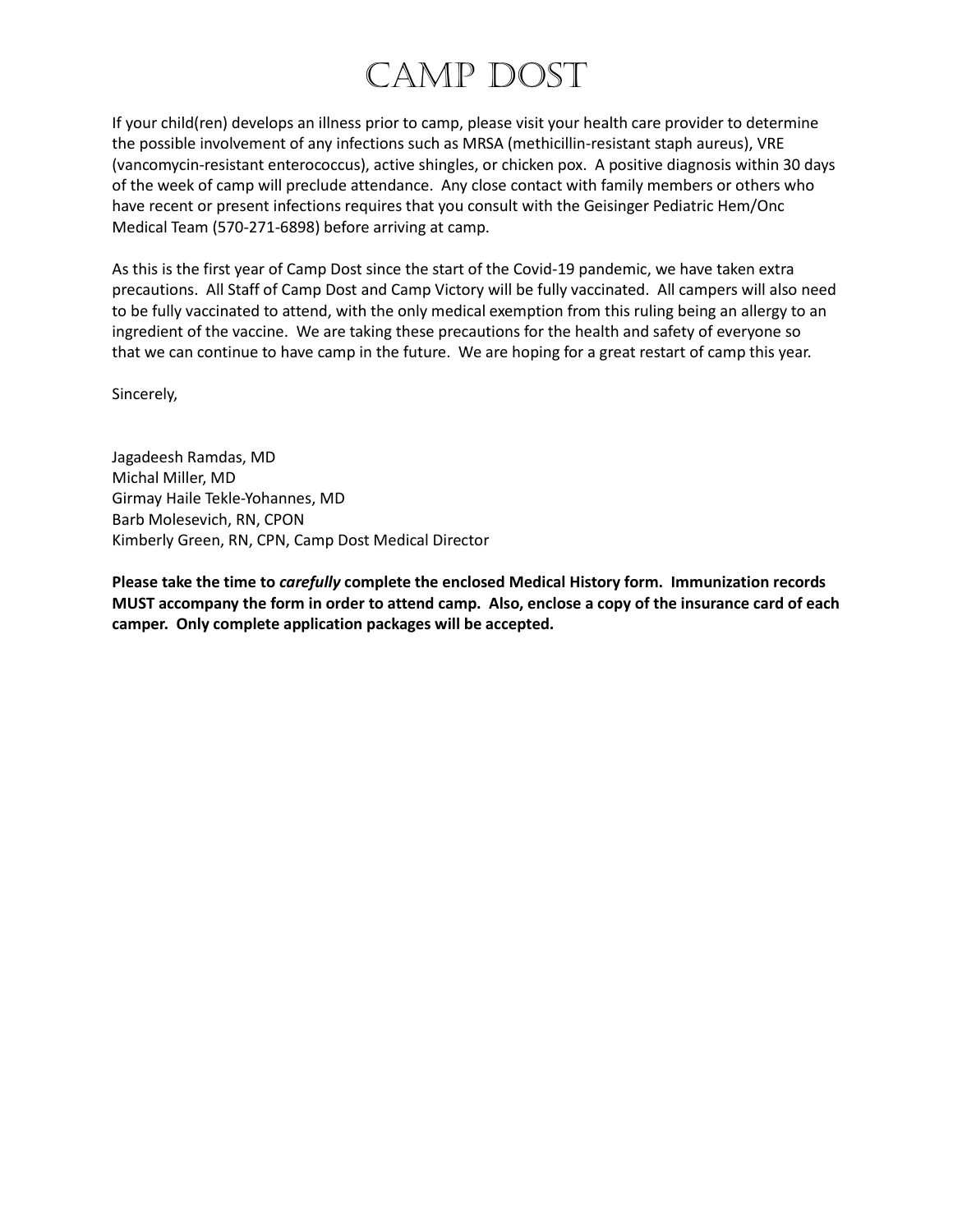# **CAMP DOST CAMPER MEDICAL HISTORY**

| Camper is (check one): $\Box$ Patient or $\Box$ Sibling                          |                   | Date of Birth____________          |              |  |
|----------------------------------------------------------------------------------|-------------------|------------------------------------|--------------|--|
|                                                                                  |                   | Sex___________ Weight_____________ |              |  |
|                                                                                  |                   |                                    |              |  |
| STREET                                                                           |                   | ZIP                                |              |  |
|                                                                                  | CITY/STATE        |                                    |              |  |
|                                                                                  |                   |                                    |              |  |
|                                                                                  |                   |                                    |              |  |
|                                                                                  |                   |                                    | <b>PHONE</b> |  |
| Primary Physician                                                                |                   |                                    |              |  |
| <b>ADDRESS</b><br>NAME                                                           | PHONE             |                                    |              |  |
| <b>PATIENT INFORMATION</b>                                                       |                   |                                    |              |  |
| Diagnosis                                                                        |                   |                                    |              |  |
|                                                                                  |                   |                                    |              |  |
| If not, provide month/year treatment finished___________________________________ |                   |                                    |              |  |
| <b>INSURANCE INFORMATION</b> (To be used for special tests, x-rays, etc)         |                   |                                    |              |  |
| Address                                                                          |                   | Phone                              |              |  |
| <b>STREET</b>                                                                    | CITY/STATE<br>ZIP |                                    |              |  |
|                                                                                  |                   |                                    |              |  |
|                                                                                  |                   |                                    |              |  |
|                                                                                  |                   |                                    |              |  |
| ♥ ♥ Attach a copy of your current insurance card.                                |                   |                                    |              |  |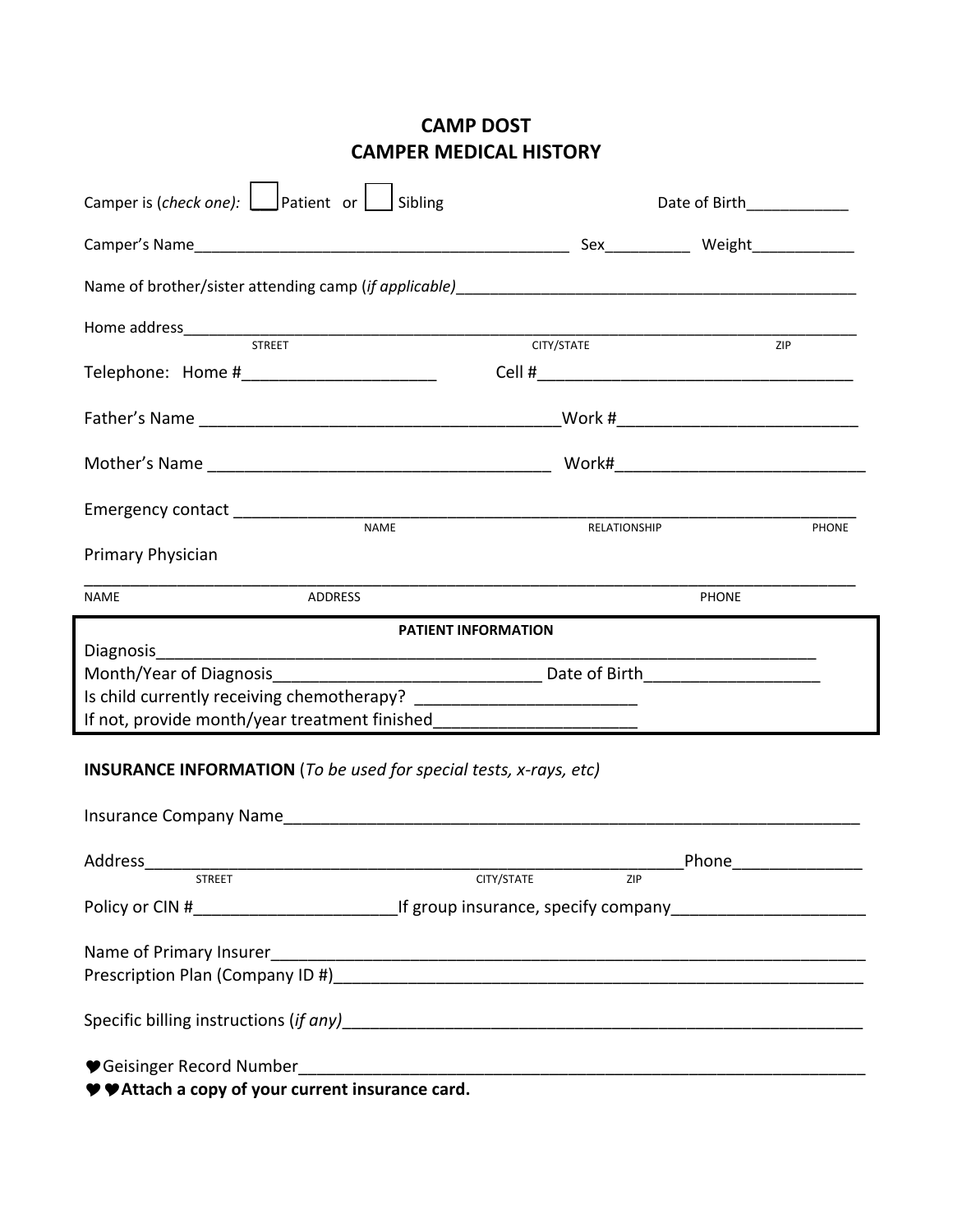## **IMMUNIZATION RECORD (Mandatory for ALL campers, including those off treatment & siblings.)**

Record dates or include a copy of the child's immunization records. Include photocopy of COVID‐19 vaccination card citing two shots as recommended by the CDC.

| *COVID-19                                              |                                                                                                                                                                                                                                        |
|--------------------------------------------------------|----------------------------------------------------------------------------------------------------------------------------------------------------------------------------------------------------------------------------------------|
|                                                        |                                                                                                                                                                                                                                        |
|                                                        |                                                                                                                                                                                                                                        |
|                                                        |                                                                                                                                                                                                                                        |
| Has child had chicken pox (varicella)? Yes_____ No____ |                                                                                                                                                                                                                                        |
| Has child had varicella vaccine? Yes____ No____        |                                                                                                                                                                                                                                        |
|                                                        | *Medical exception form for known allergy to vaccine component(s) must be requested. No other exceptions are being made.                                                                                                               |
| <b>MEDICAL BACKGROUND</b>                              |                                                                                                                                                                                                                                        |
|                                                        |                                                                                                                                                                                                                                        |
|                                                        |                                                                                                                                                                                                                                        |
|                                                        |                                                                                                                                                                                                                                        |
|                                                        | Is your child incontinent? Yes _____ No ______ Urine ______ Stool ______ Frequency                                                                                                                                                     |
|                                                        |                                                                                                                                                                                                                                        |
|                                                        |                                                                                                                                                                                                                                        |
|                                                        | Is any treatment necessary?<br><u> and the contract of the contract of the contract of the contract of the contract of the contract of the contract of the contract of the contract of the contract of the contract of the contrac</u> |
|                                                        | Is your child prone to headaches or migraines? Yes____ No _____ Frequency__________________________                                                                                                                                    |
|                                                        |                                                                                                                                                                                                                                        |
|                                                        | If female, has child begun menstrual period? ____________ Any problems?_____________________________                                                                                                                                   |
|                                                        | Note any special needs/care requirements (fluid needs, vision/hearing loss, protection from sunlight,                                                                                                                                  |
|                                                        |                                                                                                                                                                                                                                        |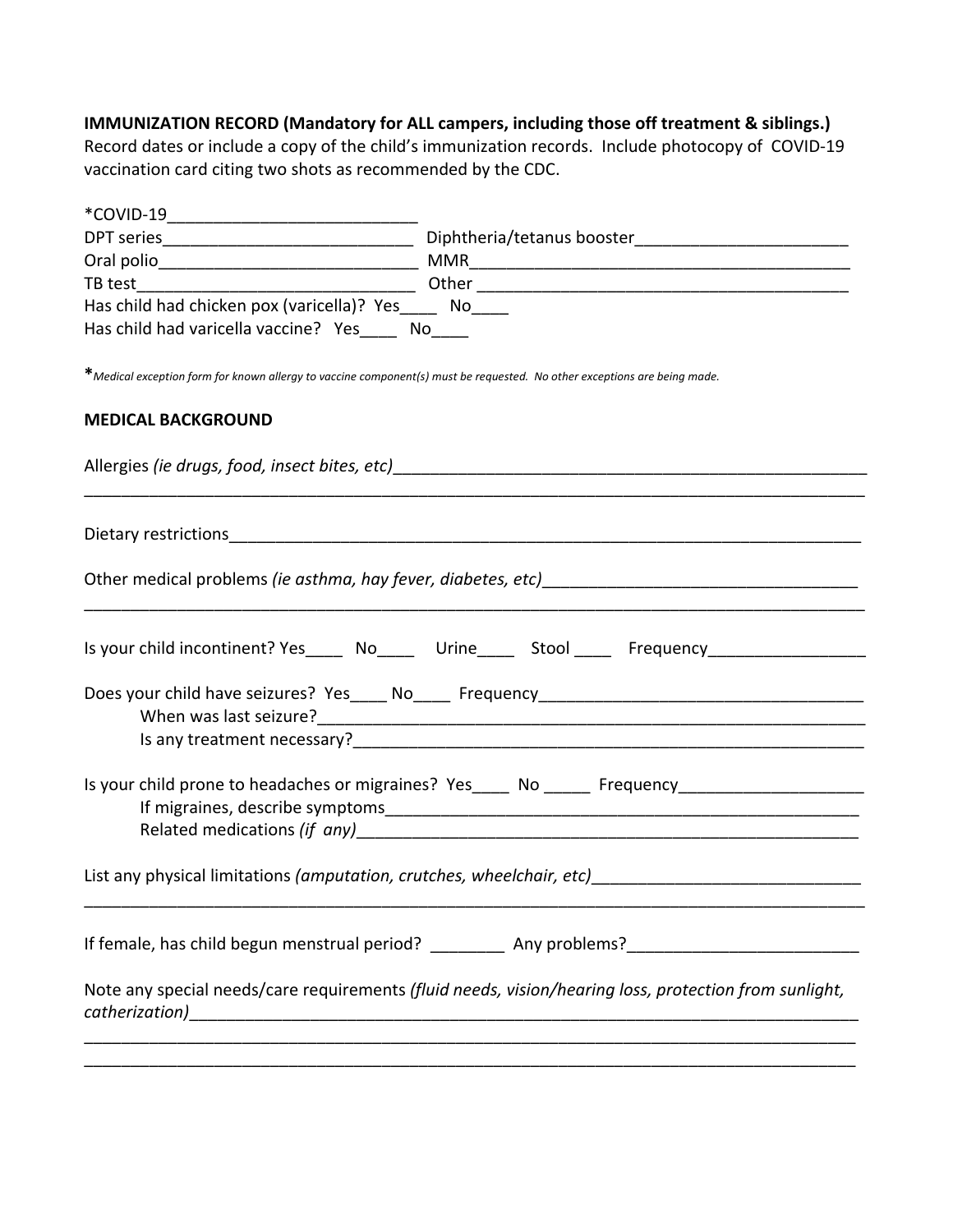| <b>Broviac Lines</b>                                                                               |
|----------------------------------------------------------------------------------------------------|
| Does your child have a Broviac/Hickman line in place?                                              |
| Single or double lumen?                                                                            |
| How often is it flushed?                                                                           |
| (Note: The Med Shed will provide Hep-Loc solution, caps, and dressing change kits.)                |
|                                                                                                    |
| <b>Mediport Device</b>                                                                             |
| Does your child have a Mediport Device?<br>Location?                                               |
| Single or double Mediport?                                                                         |
|                                                                                                    |
| Does your child have difficulty swallowing pills or capsules?                                      |
|                                                                                                    |
| Does your child have a pattern or special way of taking medication that is preferred? For example, |

| crushed in applesauce, taken with 7-up, relaxation exercises. Please describe |  |  |  |
|-------------------------------------------------------------------------------|--|--|--|

Are there any special treatments or medical procedures which should be carried out during camp such as urine testing – diabetes, insulin shots, etc?

\_\_\_\_\_\_\_\_\_\_\_\_\_\_\_\_\_\_\_\_\_\_\_\_\_\_\_\_\_\_\_\_\_\_\_\_\_\_\_\_\_\_\_\_\_\_\_\_\_\_\_\_\_\_\_\_\_\_\_\_\_\_\_\_\_\_\_\_\_\_\_\_\_\_\_\_\_\_\_\_\_\_\_\_ \_\_\_\_\_\_\_\_\_\_\_\_\_\_\_\_\_\_\_\_\_\_\_\_\_\_\_\_\_\_\_\_\_\_\_\_\_\_\_\_\_\_\_\_\_\_\_\_\_\_\_\_\_\_\_\_\_\_\_\_\_\_\_\_\_\_\_\_\_\_\_\_\_\_\_\_\_\_\_\_\_\_\_\_

How can we best support your child when not feeling well? What comforts him/her?

| Circle any tendencies that bear watching: bed wetting fear of lightening/thunderstorms |  |  |
|----------------------------------------------------------------------------------------|--|--|
|----------------------------------------------------------------------------------------|--|--|

|  | sleep walking nightmares | food sensitivity constipation nervousness |  |  | fainting other |  |
|--|--------------------------|-------------------------------------------|--|--|----------------|--|
|--|--------------------------|-------------------------------------------|--|--|----------------|--|

Please explain and the set of the set of the set of the set of the set of the set of the set of the set of the set of the set of the set of the set of the set of the set of the set of the set of the set of the set of the s

What challenges do you face as parent/guardian relating to your child's behavior or mood on any given day or time of day that would be helpful for us to know?\_\_\_\_\_\_\_\_\_\_\_\_\_\_\_\_\_\_\_\_\_\_\_\_\_\_\_\_\_\_\_\_\_\_\_\_\_\_

\_\_\_\_\_\_\_\_\_\_\_\_\_\_\_\_\_\_\_\_\_\_\_\_\_\_\_\_\_\_\_\_\_\_\_\_\_\_\_\_\_\_\_\_\_\_\_\_\_\_\_\_\_\_\_\_\_\_\_\_\_\_\_\_\_\_\_\_\_\_\_\_\_\_\_\_\_\_\_\_\_\_\_\_

\_\_\_\_\_\_\_\_\_\_\_\_\_\_\_\_\_\_\_\_\_\_\_\_\_\_\_\_\_\_\_\_\_\_\_\_\_\_\_\_\_\_\_\_\_\_\_\_\_\_\_\_\_\_\_\_\_\_\_\_\_\_\_\_\_\_\_\_\_\_\_\_\_\_\_\_\_\_\_\_\_\_\_\_

\_\_\_\_\_\_\_\_\_\_\_\_\_\_\_\_\_\_\_\_\_\_\_\_\_\_\_\_\_\_\_\_\_\_\_\_\_\_\_\_\_\_\_\_\_\_\_\_\_\_\_\_\_\_\_\_\_\_\_\_\_\_\_\_\_\_\_\_\_\_\_\_\_\_\_\_\_\_\_\_\_\_\_\_

Are there specific behavioral patterns that can be anticipated or planned for? \_\_\_\_\_\_\_ If yes, please describe\_\_\_\_\_\_\_\_\_\_\_\_\_\_\_\_\_\_\_\_\_\_\_\_\_\_\_\_\_\_\_\_\_\_\_\_\_\_\_\_\_\_\_\_\_\_\_\_\_\_\_\_\_\_\_\_\_\_\_\_\_\_\_\_\_\_\_\_\_\_\_\_\_\_\_\_\_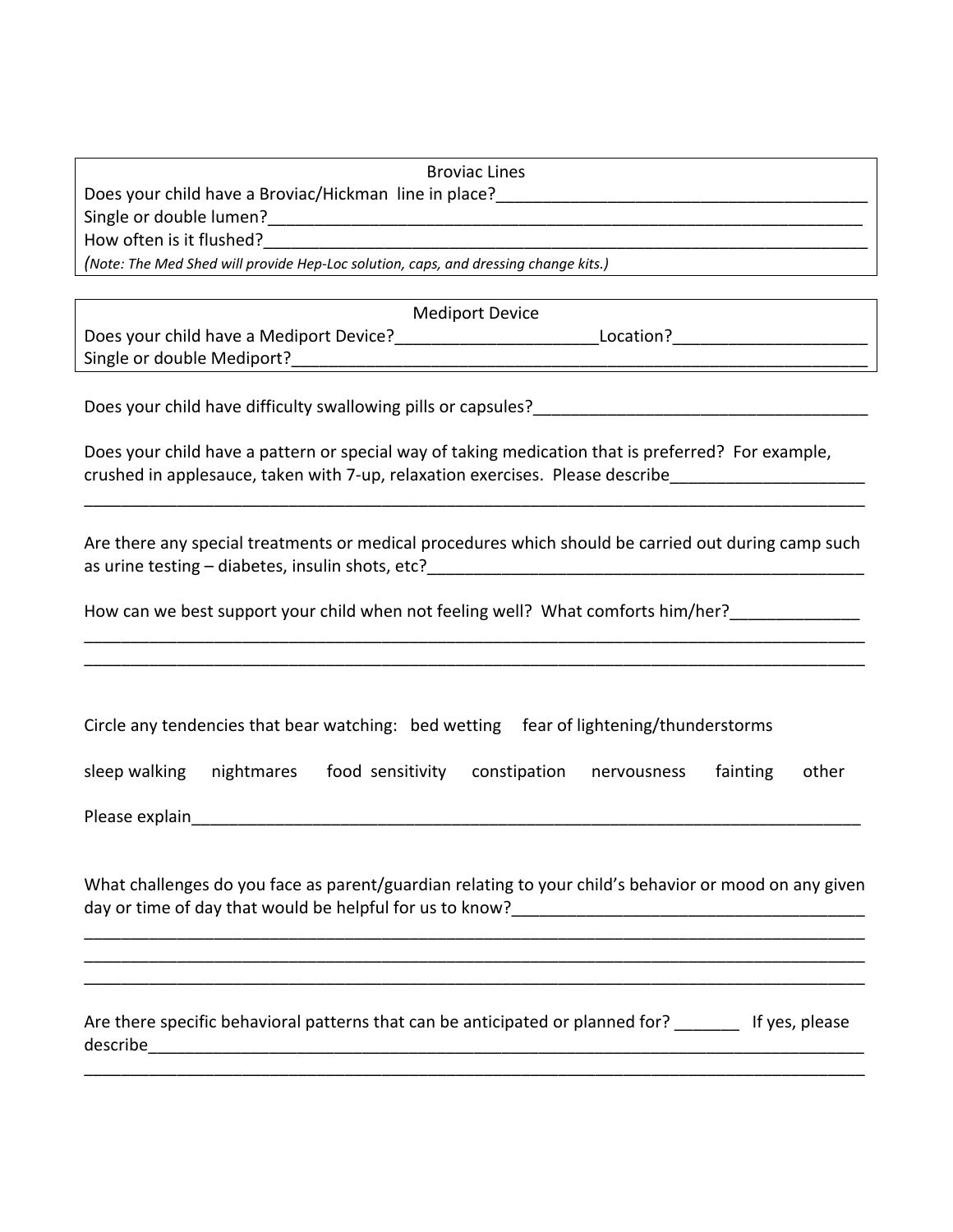Are there any issues your child is currently having difficulty coping with *(for example, a death, divorce,*  sibling rivalry, specific fears or other concerns recently expressed)? If yes, please explain\_\_\_\_\_\_\_\_\_\_\_\_

| Is your child currently receiving psycho-therapy or involved in any emotional support program?        |
|-------------------------------------------------------------------------------------------------------|
| Has your child been away from home before without you?________ If no, do you anticipate any           |
| Does your child express any serious fears concerning the week at camp?_______ If yes, please describe |
| Is there anything we should know about your child that would make his/her adjustment to camp          |
|                                                                                                       |
|                                                                                                       |
|                                                                                                       |
| Please note any special interests, abilities, hobbies that we can highlight for your child at camp:   |

*This completed form MUST accompany each camper's application. Please keep the following notice "Administration of Medications" for later reference and compliance.*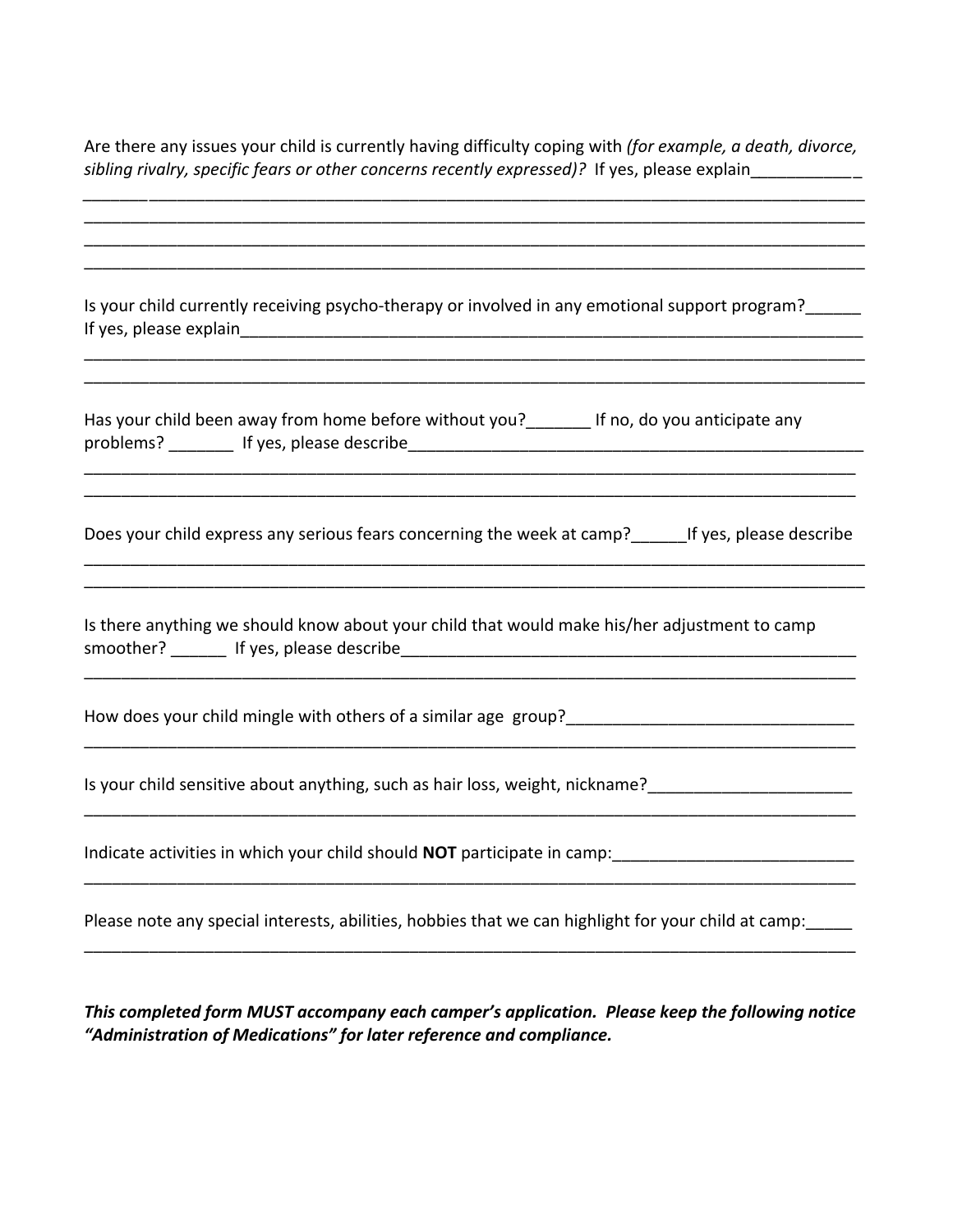# **ADMINISTRATION OF MEDICATIONS**

The medical staff will take full responsibility for the administration of medications and supervision of all treatments performed during camp week. The camp physician or nurse will store and administer the drugs as per treatment schedule. If a cancer treatment can be given safely at home, then it should be able to be given at camp.

It is understood that each child's need for chemotherapy will greatly depend on his/her treatment schedule. We understand that sometimes that changes only days before camp. Therefore, the medical staff will review with you the need for definite chemotherapy to be given in the week prior to, or at the start of camp. **Do not leave the camp premises before speaking with a member of the medical staff.**

**Please bring all medications needed to camp and deliver them to the Med Shed nurse or physician. Medication containers holding daily dosing are of great help!**

*PLEASE DETACH AND KEEP THIS PAGE OF INFORMATION FOR REFERENCE PRIOR TO ARRIVAL AT CAMP.*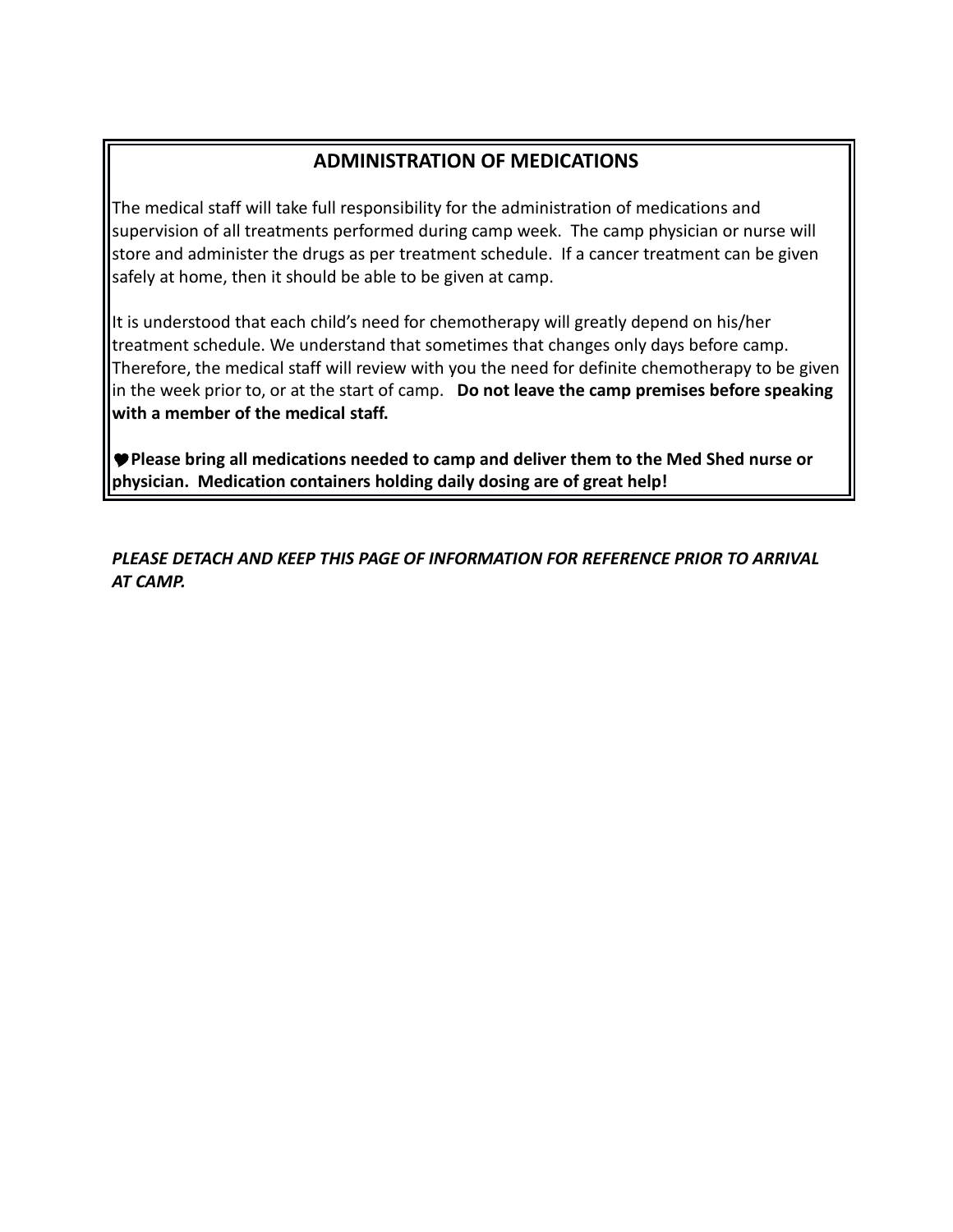## **CONSENT FORM CAMP DOST / Ronald McDonald House of Danville, Inc. CAMP VICTORY / Nicholas Wolff Foundation, Inc.**

#### CAMPER NAME:

I. The undersigned hereby represents that he or she is the parent or legal guardian of the above-named minor (referred to herein as "Camper") and hereby grants permission for Camper to participate in the Camp Dost program to be held at the Camp Victory site in Millville, PA. I hereby expressly waive and release any and all claims, liabilities, obligations, damages, costs, and expenses (collectively "Legal Responsibilities"), against Camp Dost, Ronald McDonald House of Danville, Inc., Nicholas Wolff Foundation, Inc., and Camp Victory, and their respective officers, directors, employees, staff members, agents, successors and assigns (collectively the "Releasees") for any injuries or illnesses, including, but not limited to, COVID-19, resulting from Camper's participation in this program.

II. The undersigned hereby grants permission to the medical staff at Camp Dost to administer routine and other medication for Camper, as well as render any emergency care as required. I know and understand that I am responsible for all costs related to the medical care and treatment rendered to Camper if there is a charge for the medical services provided and hereby release and hold harmless the Releasees from any injuries or illnesses occurring as a result of such treatment. If routine or emergency medical treatment should require transportation of Camper, I hereby grant permission for that transportation and release the Releasees from all Legal Responsibilities for any injuries resulting from such transportation.

III. The undersigned hereby grants permission to the medical staff at Camp Dost to administer COVID-19 nasal swab tests to Camper upon arrival at the Camp Victory site and as-needed during the Camp Dost program week. I understand that if Camper receives a positive test result that such test result may be shared with Camp Dost and Camp Victory staff members, as well as other campers who were in close contact with Camper, and the parent or guardian of such other campers.

IV. The undersigned hereby grants permission for Camper to be interviewed, photographed and/or videotaped during the Camp Dost program week and consents to the use/publication of this material as a television, magazine, newspaper or internet story regarding the Camp Dost experience. I understand that this material may be used again at some future time for advertising or promotional use in the establishment, development and operation of Camp Victory and the Camp Dost experience. Camp Dost will be compiling a camp directory with camper and staff addresses and phone numbers so friendships can continue throughout the year. I grant permission for this information to be used in this manner.

V. The undersigned hereby grants permission to release information concerning the Camper's medical status to the staff and campers who attend Camp Dost. The purpose of this provision is to help members of the Camp Dost group support each other in times of need.

IN WITNESS WHEREOF, the undersigned has executed this Consent Form as of the date written below.

\_\_\_\_\_\_\_\_\_\_\_\_\_\_\_\_\_\_\_\_\_\_\_\_\_\_\_\_\_\_\_\_\_\_\_\_\_\_\_\_\_\_\_\_\_ \_\_\_\_\_\_\_\_\_\_\_\_\_\_\_\_\_\_\_\_

Parent/Guardian Signature Date

Witness

Questions or concerns: call (570) 214-2889.